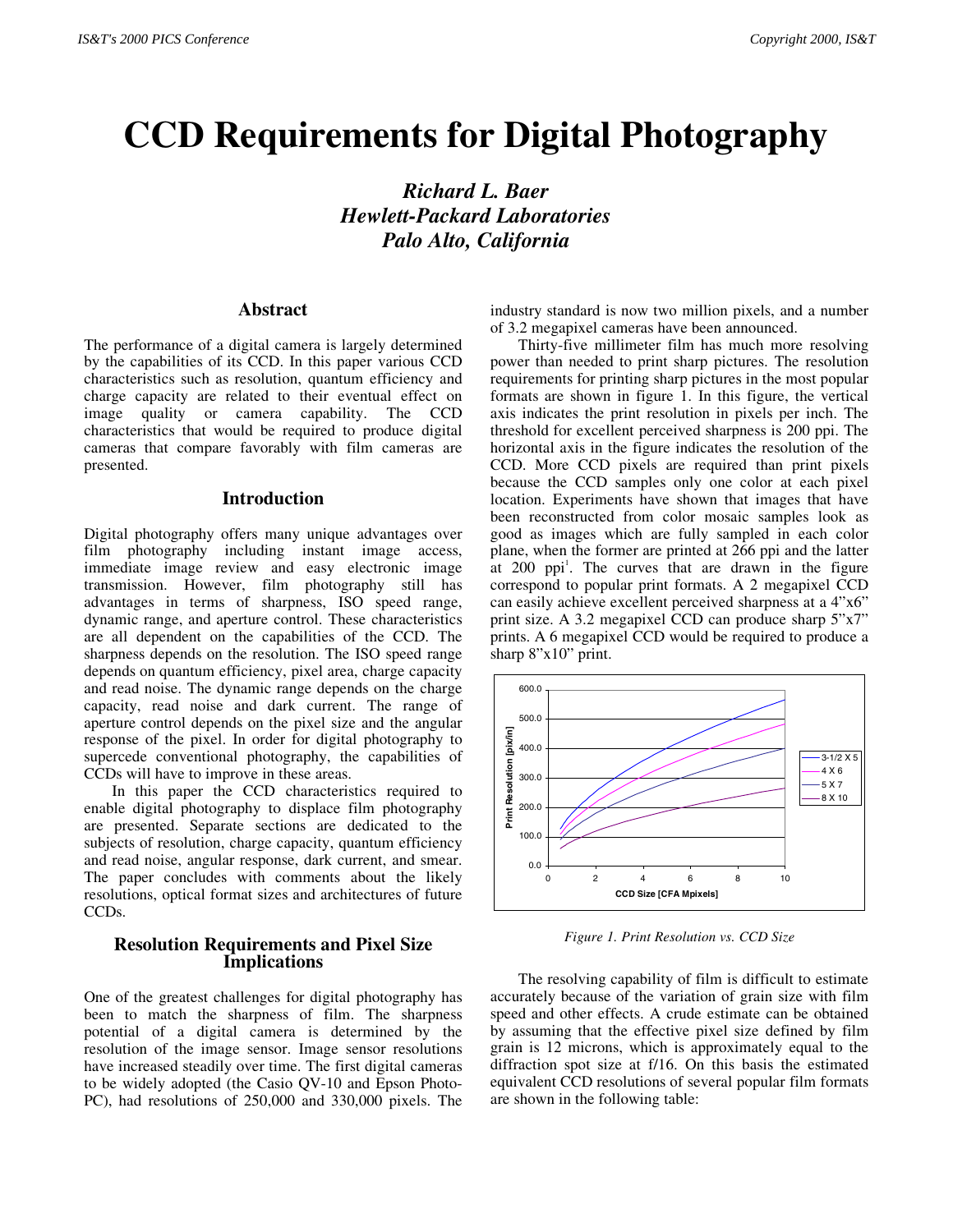| .<br>$\blacksquare$ |                              |
|---------------------|------------------------------|
| Film Format         | <b>Equivalent Resolution</b> |
| disc                |                              |
| 110                 |                              |
| APS                 |                              |
| $35 \text{ mm}$     |                              |

**Equivalent CCD Resolution (in megapixels) of Popular Film Formats**

The current generation of digital cameras has approximately the same resolving power as 110-format film. A significant increase in resolution would be required to match the capabilities of 35-mm film, but it shouldn't be necessary in most applications.

An increase in CCD resolution requires either an increase in overall sensor size or a decrease in pixel size. The trends of the industry are shown in figure 2. Pixel size has been decreased while the optical format size (1/3", 1/2" and 2/3") has been maintained. In order to obtain a resolution of 6 megapixels in the largest standard format (2/3"), the pixel size would have to be further decreased to 3 microns.



*Figure 2. CCD Resolution vs. Pixel Size*

There are a number of negative consequences of decreasing the pixel size. Some of these (reduced dynamic range and sensitivity) will be addressed in other sections of this paper. Another consequence that is often neglected is the potential loss of resolution due to the effect of diffraction. The diffraction spot size (in microns) is approximately equal to 2/3 the lens aperture f-number. At a 3 micron pixel size, the diffraction spot size is greater than the pixel size for all f-numbers greater than 4.5. This greatly limits the range of useful aperture control.

The resolution required to enable digital cameras to compete favorably with film cameras is about 2 megapixels for snapshot capture and 6 megapixels for general use. While decreasing the pixel size is an expedient solution to the need for greater resolution, it isn't a good long term solution. Larger sensors with ~5 micron pixels and 1" optical format will be required.

#### **Charge Capacity Requirements**

The dynamic range and signal to noise ratio potential of a digital camera depend upon the charge capacity of the CCD. The charge capacity is defined the maximum charge level at which the response is still reasonably linear (~80% of saturation). The CCD response varies too much from pixel to pixel be useful above the linear region.

The dynamic range is determined by the ratio of the charge capacity to the read noise. The dynamic range of color negative film is greater than 5000:1, however this wide range isn't required if the exposure is controlled accurately. The dynamic range that is encountered in typical photographic scenes has been studied<sup>2</sup>. It has been determined that many scenes have a range of over 1000:1, and some are in excess of 4000:1. Exposure errors average 1/2 of an f-stop, and errors of a full stop are common. The dynamic range of the CCD must be large enough to accommodate the both the scene range and the exposure error. The charge capacity required to capture a 1000:1 scene range with 1 f-stop of exposure error is 30,000 electrons (assuming a typical read noise of 15 electrons).

The maximum signal to noise ratio is determined primarily by the charge capacity, since Poisson statistics dictate that the image noise varies as the square root of the number of captured photons. The signal to noise ratio at mid-level gray is plotted as a function of charge capacity in figure 3. Studies have shown that groups of observers associate a mid-tone SNR of 10 with acceptable image quality, while a mid-tone SNR of 40 yields excellent image quality<sup>3</sup>. More than 25,000 electrons are required to obtain a mid-tone SNR of 30.



*Figure 3.Midtone SNR vs. Charge Capacity*

The charge capacity increases with pixel area. The measured charge storage capacity per unit area is shown in figure 4 for a number of different CCDs. Frame transfer CCDs provide a storage density of about 1.75 thousand electrons per square micron of pixel area. Interlace scan interline transfer CCDs have a charge storage density of about 1 ke/um^2 while progressive scan IT CCDs reach about 0.5 ke/um^2. The charge capacity required to achieve adequate dynamic range and SNR (~30 ke) is also indicated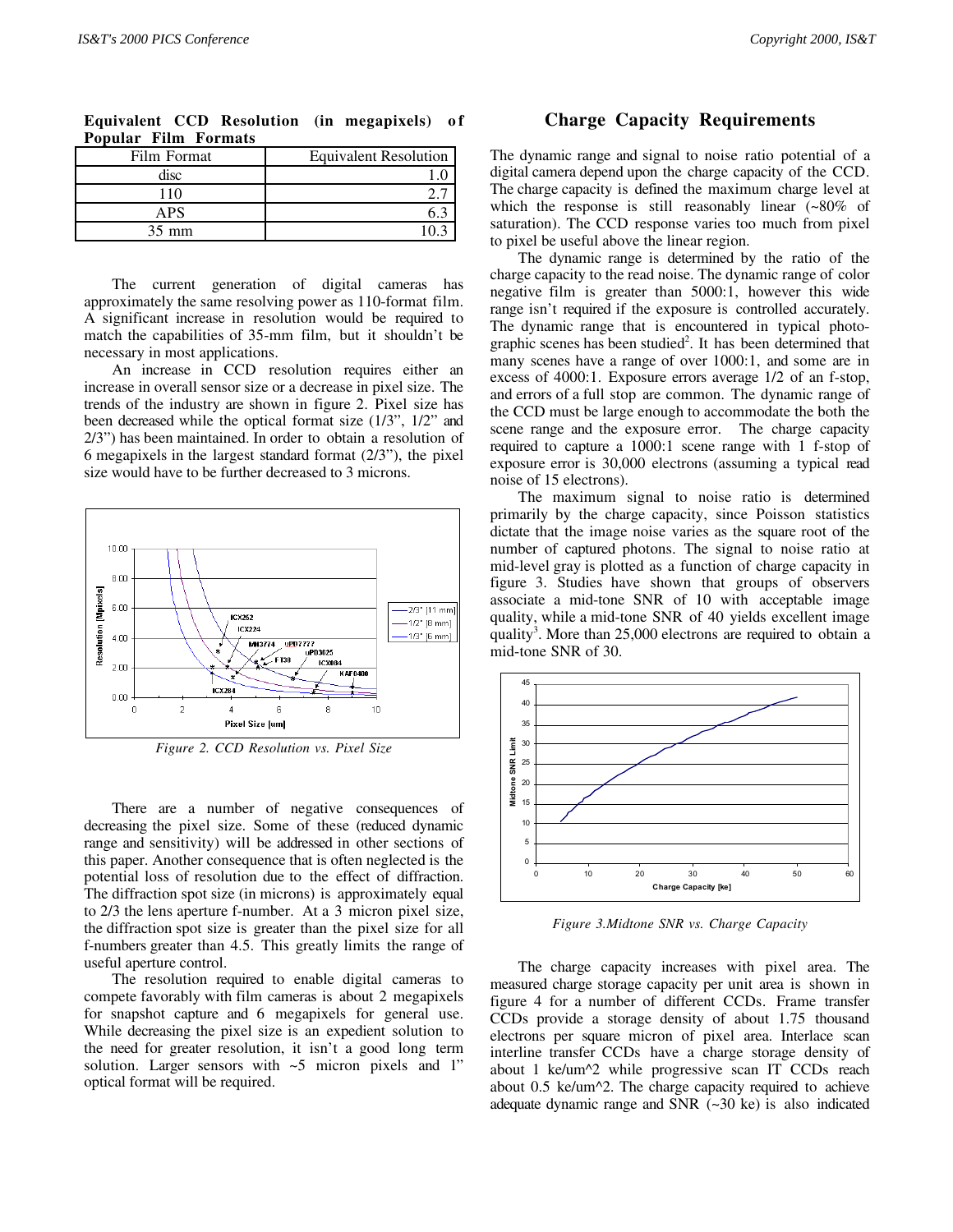on this figure. A frame transfer CCDs with a 4 micron pixel or an IS-IT CCD with 5 micron pixels would have adequate charge capacity. Neither architecture has demonstrated a high enough charge storage density to provide adequate charge capacity with a 3 micron pixel.



*Figure 4. Charge Capacity vs. Pixel Size*

### **Quantum Efficiency and Read Noise Requirements**

The amount of light required to obtain a proper exposure varies inversely with the ISO speed of the film/camera. In digital and film photography, the image quality generally decreases as the ISO speed is increased. In order to make ISO speed comparisons meaningful, a standard has been developed which defines the ISO speed of a digital camera in terms of image quality.<sup>4</sup> It can be shown that the ISO speed is proportional to the product of the pixel area and quantum efficiency (QE) divided by the read noise.<sup>5</sup> Sensitivity increases require some combination of QE or pixel area increase and/or read noise decrease.

Based upon our measurements, interline transfer CCDs have peak quantum efficiencies of about 35%, while frame transfer CCDs have peak QEs of about 20% (both with color filters). However the IT CCD utilizes a more costly fabrication process than the FT CCD, so the QE-area/cost relationship is about the same for the two architectures.

In order to satisfy consumers, digital cameras must be able to provide the same ISO 400 speed that is routinely available in film. The peak QE in the green channel required to obtain an upper-limit noise speed of 400 is plotted as a function of the pixel size in figure 5. This curve was obtained from a model that we developed that can be used to predict the ISO speed based upon the QE curves, pixel area and read noise<sup>5</sup>. In order to achieve an upper-limit noise speed of 400 with currently demonstrated CCD quantum efficiencies, an IT CCD with 4 micron pixels or an FT CCD with 5 micron pixels is required.

If the pixel area is decreased in order to boost the resolution, then the quantum efficiency must increase in order to maintain the same ISO speed. A peak QE of 60% is required when the pixel size shrinks to 3 microns. This may be a difficult goal to reach, considering that typical broadarea silicon detectors have peak QEs of about 70%.

The CCDs that we have tested have had read noise levels of 8 to 15 electrons (after correlated double sampling) in a 20 MHz bandwidth. Noise originating in the camera electronics may mask any further improvements in read noise.



*Figure 5. Peak QE Requirement for ISO 400*

#### **Angular Response Requirements**

The light rays that strike the film plane in conventional cameras can have a wide range of incidence angles. The incidence angles are especially steep in compact point and shoot cameras, where the exit pupil of the lens is located very close to the film plane and the angle from the exit pupil to the edges of the film frame is large. In the center of the film frame the range of incidence angles is determined by the lens f-number (the ratio of the focal length of the lens to the diameter of the aperture stop). Specifically, the range of incidence angles is the arctangent of the inverse of twice the f-number. Lenses with low f-numbers are desirable because they admit more light. The rays that emerge from a telecentric lens have the same range of incidence angles over the entire image plane, however these lenses are more difficult to design.

The range of incidence angles that CCDs can accept is limited. Interline transfer CCDs utilize microlenses to concentrate light on their photodiodes. These microlenses expand the sensitive area of the pixel at the expense of angular response. Frame transfer CCDs do not require microlenses, however obliquely incident rays can pass through the color filter of an adjacent pixel and distort the spectral response of the sensor. The angular response curve for a typical IT and FT CCD are shown in figure 6. The angular response of the IT CCD is much narrower in the horizontal direction than the vertical direction because of the asymmetric construction of the pixel. The horizontal response of an IT CCD usually fall to 50% of its maximum value at an incidence angle of  $\sim$ 10 degrees (from normal). This limits the maximum useful lens aperture to about f/2.8.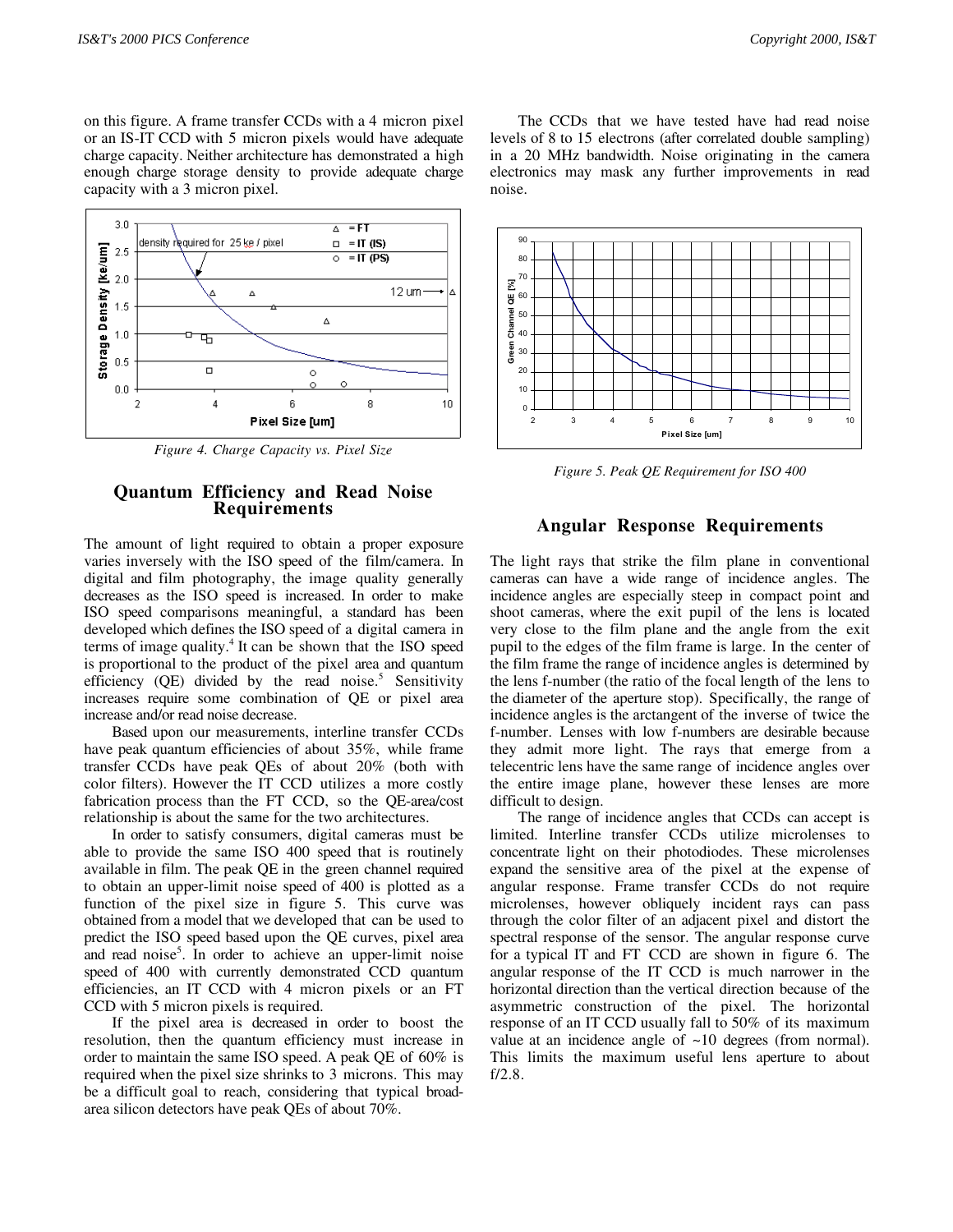

*Figure 6. CCD Response vs. Incidence Angle*

In order to compare favorably with film cameras, digital cameras should be able to operate effectively with apertures as large as f/1.8, corresponding to an angular response of 16 degrees in a telecentric optical system. Ideally CCDs should have angular response widths of 20 to 25 degrees so that the lens telecentricity requirements could be relaxed and the cost of the lens decreased.

#### **Dark Current Requirements**

Image charge is created in silicon CCDs when photons are absorbed. Other charge generation mechanisms also exist that do not require photons. The charge flow produced by these mechanisms is known as dark current. The dark current intensity approximately doubles with each  $\sim$  5 degree C rise in temperature. Since the total dark charge that is accumulated depends on the length of the exposure period, the effect of dark current is most visible at high temperatures and long exposures.



*Figure 7. FT CCD Dark Current Distribution*

In the frame transfer CCD, the vertical CCD is used both to collect charge during exposure and to transport the charge during readout. The dark current density distribution for an FT CCD at room temperature is shown in figure 7. The mean dark current density is approximately 20 pA/cm^2. The distribution includes a large number of pixels with low dark current, and a much smaller number of pixels with high dark current. Dark current images often resemble pictures of the night sky, with stars of different magnitude representing the pixels with high dark current.

In the interline transfer CCD, charge is collected in photodiodes during exposure and then transferred to the vertical CCD for readout. The dark current density distribution for both the photodiodes and the vertical CCD of an IT CCD at room temperature are shown in figure 8. The mean dark current density for the photodiodes is only 15 pA/cm^2, but the mean dark current of the vertical CCD is 200 pA/cm^2. The vertical CCD dark current is much higher in interline transfer CCDs than in frame transfer CCDs. However, the dark charge accumulated during readout is a sum of contributions from individual vertical CCD stages, in which the variation is averaged out.



*Figure 8. IT CCD Dark Current Distribution*

The dark current requirement for digital photography can be analyzed in terms of the worst case scenarios: short exposures at high temperature or long exposures at low temperatures. The combination of high temperature and long exposure is unlikely to occur, as it is usually bright or confined (so that a strobe can be used) when the environment is hot. The dark charge accumulated during a  $1/60<sup>th</sup>$  second exposure at 60C is roughly equivalent to the charge accumulated during a 1 second exposure at 30C. Under these conditions, the average charge generated by the dark current densities we have measured would only be about 60 electrons, which is less than 1% of the charge capacity. Interpolated values can be used to replace the pixels with high dark current, or dark frame subtraction can be used to cancel out the dark current. These dark current levels are adequate, as the current generation of digital cameras have demonstrated.

If the dark current of the vertical CCD in an IT-CCD is too large, the shot noise of the dark current will overwhelm the read noise and reduce the ISO speed of the camera. In order to keep the shot noise of the readout dark current below 20 electrons (assuming a ~0.1 second readout: 2